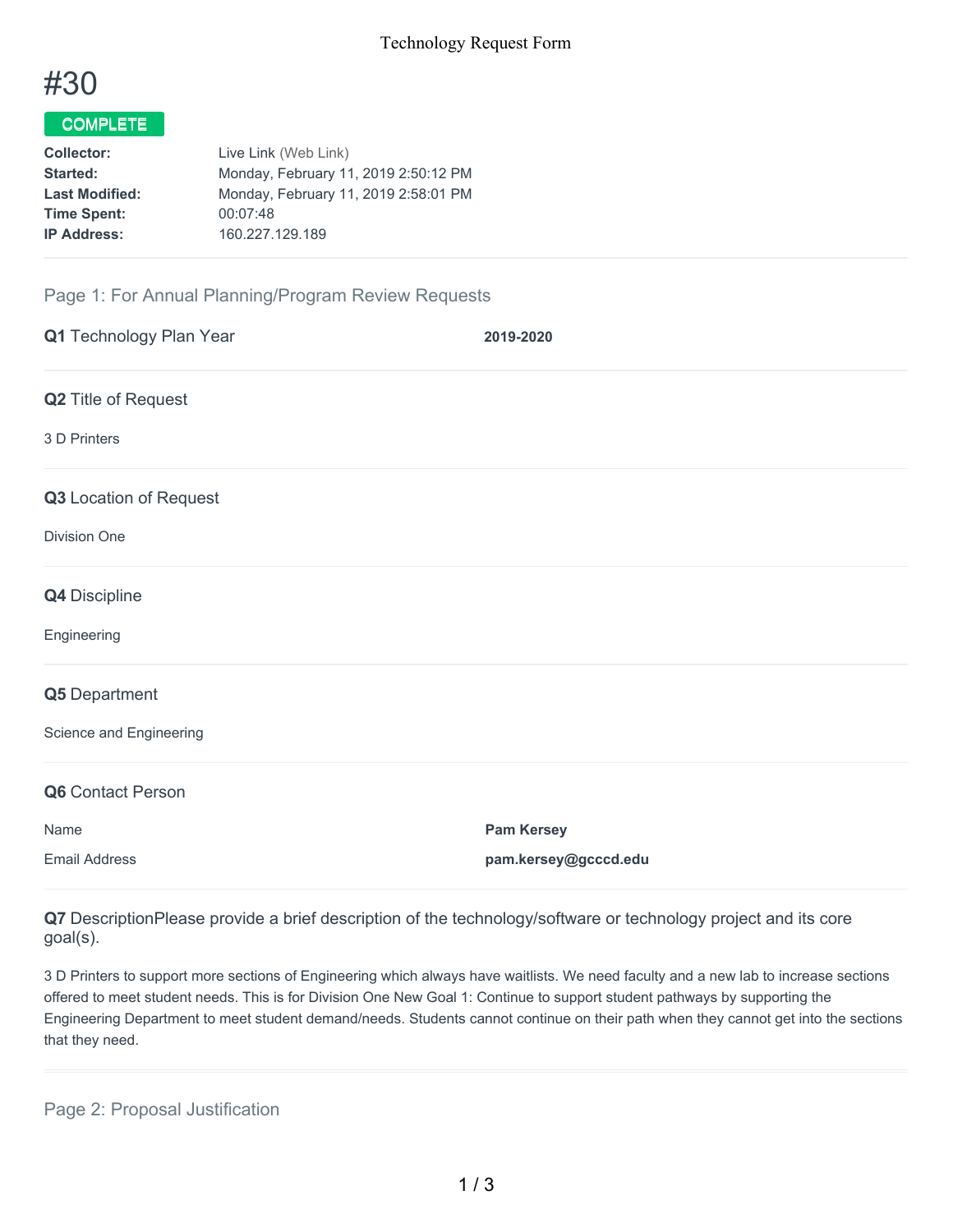| Q8 Please explain how the technology or enhancement<br>supports the strategic plan. Include information on how<br>students will be impacted and/or employees or the | <b>Guided Student</b><br><b>Pathways</b>           |  |
|---------------------------------------------------------------------------------------------------------------------------------------------------------------------|----------------------------------------------------|--|
| college or district overall. Consider whether this would<br>this be a district-wide implementation. Which Strategic                                                 | <b>Student Validation and</b><br><b>Engagement</b> |  |
| Plan priority (or priorities) are supported by this request?<br>To access the Strategic Plan, please click here.                                                    | <b>Organizational Health</b>                       |  |

**Q9** How does the request support the above priorities?

New Goal 1: Continue to support student pathways by supporting the Engineering Department to meet student demand/needs. Students cannot continue on their path when they cannot get into the sections that they need. this also supports organizational health because we are losing FTES by not enrolling students on the waitlists. We are also going to validate student needs and they will be able to engage in their discipline of choice and use technology that they need to know how to use when they enter the workforce.

| Q10 Who would this impact? Please select all that apply. | Students.       |
|----------------------------------------------------------|-----------------|
|                                                          | College.        |
|                                                          | <b>District</b> |

**Q11** How would this impact the above group(s)?

Meeting student needs to get into the courses they need to stay on their path, increasing revenue for the college/district by increasing FTES

**Q12** Does the technology support a state-wide initiative or is it a legal mandate or in support of a legal mandate? **Yes**

**Q13** If yes, please explain how the technology supports a state-wide initiative or is it a legal mandate or in support of

Guided Student Pathways, Success, Employment after College which are all three part of the new funding formula.

**Q14** Please be aware that projects, once approved, are typically scheduled 6 months to a year in advance. Consider the consequences if the technology/software is not implemented, upgraded or renewed.What are the consequences if the technology/software is not implemented/upgraded, or renewed? Examples: Security concerns, loss of FTES, mandates, accreditation, etc.

We will continue to turn away students until some other college meets their needs and they no longer come to us.

**Q15** What is the number of students impacted per semester if the technology/software is not implemented, upgraded or renewed?

100

a legal mandate?